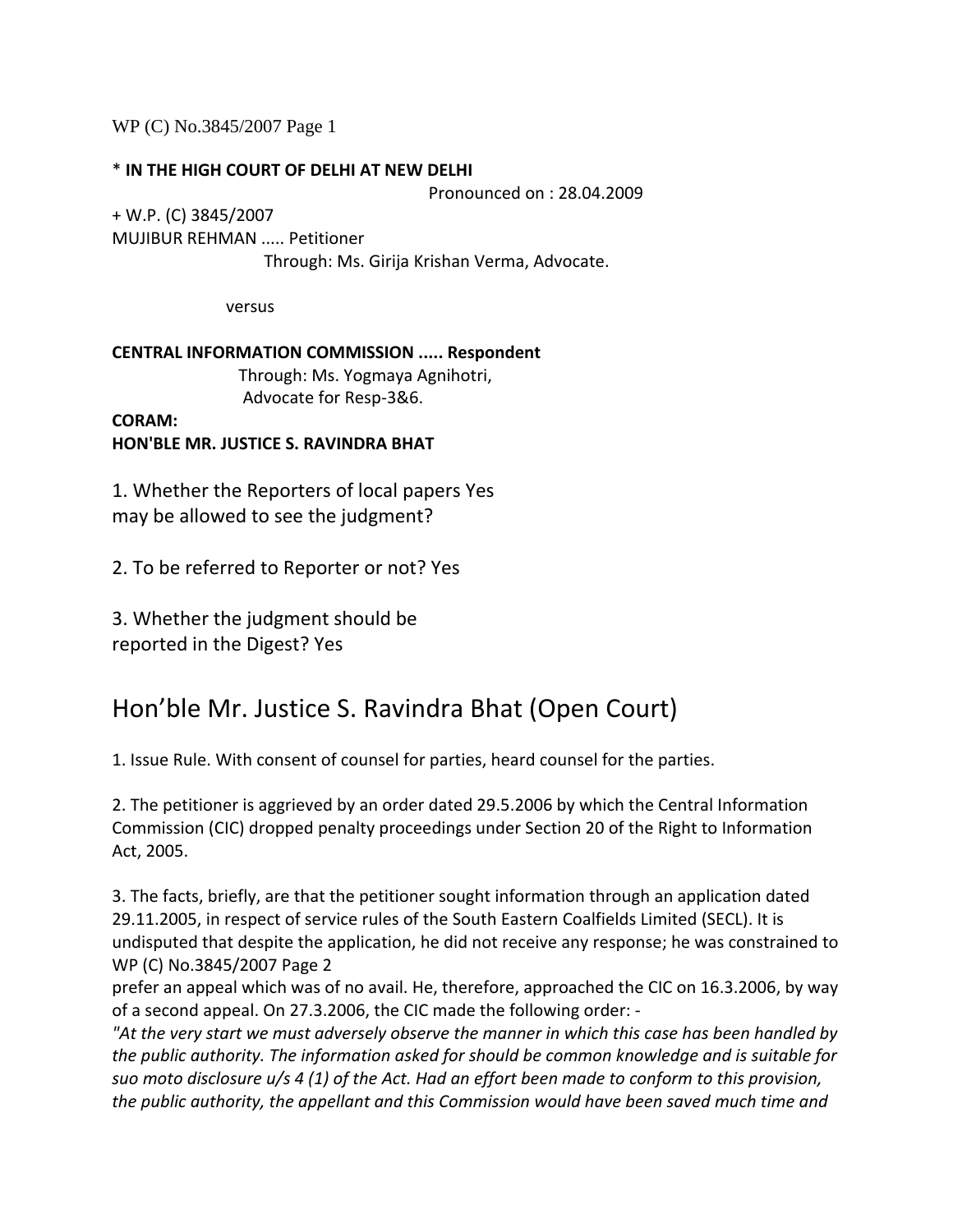#### $expense.$

*We have examined the file and heard both parties. We find that the applicant has not been given the information that he has sought, not even the promotion rules, except a copy of the seniority list, which was attested and certified by the PIO during the hearing. The Appellate Authority has failed to apply his mind to the appeal and dismissed it having been told that the information and been supplied, without caring to confirm this with the appellant or indeed giving him a chance to be heard which together with there being no evidence of the AA's decision having been received by the appellant arouses the suspicion that this decision was only an afterthought in the apprehension that the applicant might go in appeal.* 

*The South Eastern Coalfields Ltd is directed to provide all the information asked for by the appellant to him within fifteen working days from the date of issue of this Decision Notice. We accept the plea of PIO Mitra that because he was not the principal supplier of the information, the officer whose assistance he has sought under Sec 5 (4) namely GM (P&A) is liable to bear responsibility for the delay and therefore deemed refusal to provide the information sought. He will therefore show cause by April 20, 2005 as to why a penalty of Rs 25,000 should not be imposed upon him.* 

*This appears an egregious case of neglect of responsibility. A copy of this Decision may therefore be sent to the Secretary Coal in the Government of India, and to the Department of Personnel & Training for their record and initiation of remedial action. Notice of this decision be given free of cost to the parties."* 

3. It is an undisputed fact that on 10.4.2006, the third respondent company caused a letter to be issued (a copy of which has been produced in these proceedings), revealing the nature of WP (C) No.3845/2007 Page 3

information sought. It was specifically stated that no seniority list had been issued in the year 2004‐2005. Apparently, a copy of this letter was furnished during the course of proceedings, before the CIC. On the next date of hearing, i.e., 29.5.2006, the CIC considered the explanation of the "deemed PIO", i.e. the sixth respondent –(since the designated CPIO had required another officer i.e. Shri S.P. Chaubey, GM (Personnel and Administration) to collect and furnish the information, for convenience, a step which is permissible under the Act) – for appropriate response to the queries. The notice was specifically in terms of Section 19 (8), calling upon the sixth respondent to show cause why penalty ought not to be imposed. During the course of hearing, the CIC noted that there was indeed a late response to the query made on 29.11.2005 which was eventually answered after the petitioner had approached it (the CIC) and in fact during the course of the proceedings. It also held sixth respondent culpable and directed departmental proceedings against him. However, it discharged the notice and did not impose any penalty under Section 20. The relevant part of the CIC's findings are as follows: ‐ *"The appellant's case is that the information said to have been provided to him was not actually attached with the letter stating that the information was attached. The PIO was asked to hand over the attachments on the spot which he did. GM (P&A) SP Chaubey, treated as CPIO u/s 5(5) has stated that the SECL has no clues governing this procedure but only established practice, termed "Niyam" in Hindi, the language used in the response to the appellant's application. Regarding this the full information has been provided and there are no seniority rules to*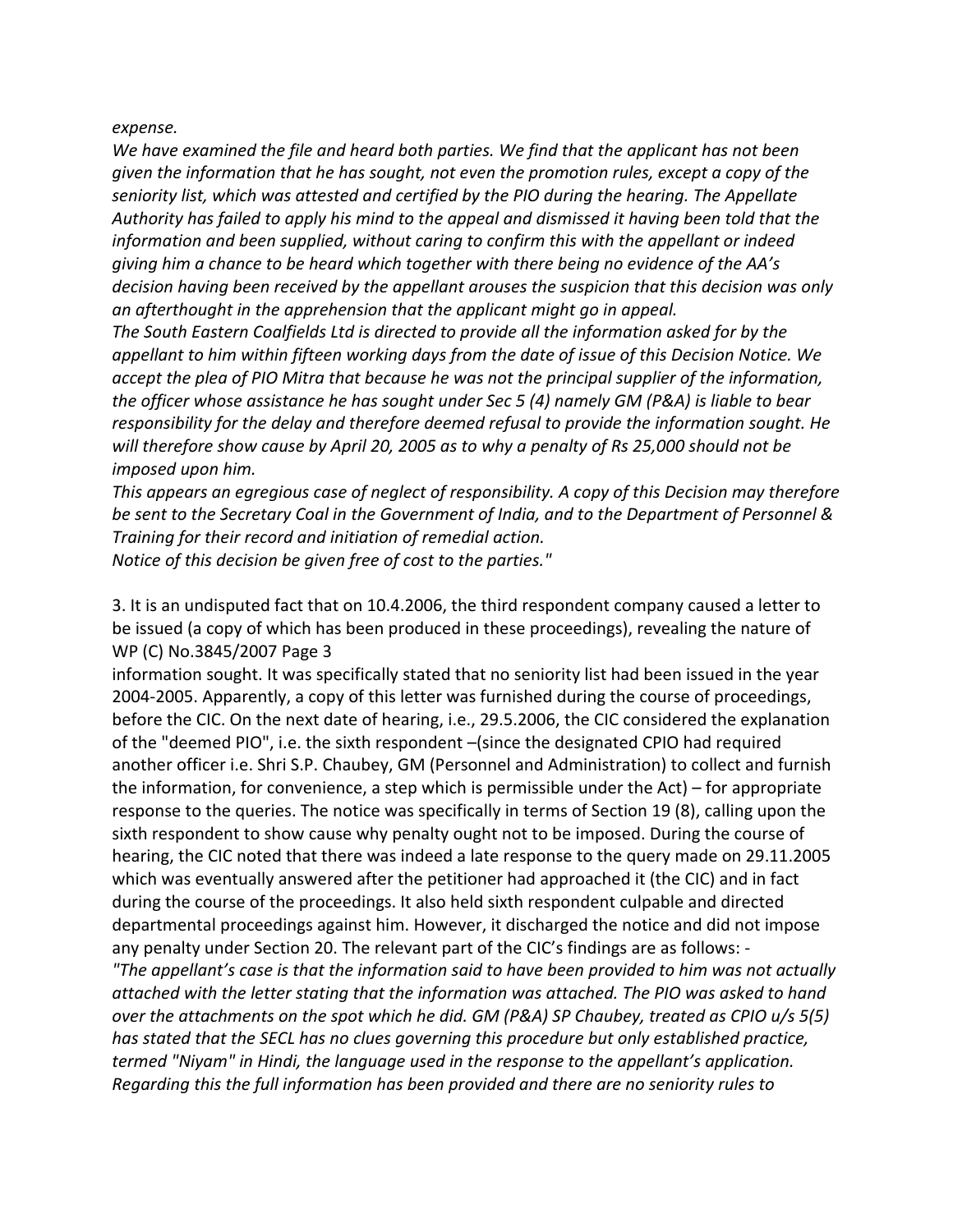*provide. Appellant has every right to agitate the SECL have such rules, but this Commission is not the competent authority to take a decision on such a matter. However, under Sec 19(3) we direct SECL to publish for the information of all its employees, the established current practice for considering promotion, preferably on the internet in keeping with Sec 4(1) of the Act. Respondents denied that the public authority had taken any vindictive action against the appellant, and had issued no order of suspension but only served a charge sheet not related to the appeal. We have examined the charge sheet, a copy of which has been received only recently. There is indeed no specific mention of information supplied to the Commission, but the Charge Sheet charges the appellant* 

### WP (C) No.3845/2007 Page 4

*with not having taken recourse to remedies available within the public authority and instead sought to depend on 'outside sources'. Given the timing of the charge sheet i.e. shortly after the Decision of the Commission on 27/3/'06, and that the appellant, as stated in the hearing and not contested, never had to face disciplinary procedures throughout his service in SECL, the suspicion is aroused that, although denied by the GM(P&A) in his counter to the allegations vide letter No. SECL/BSP/GM(P&A)/'2006/1/716 of 19.5.'06, the action taken is indeed related with the CIC being identified as an 'outside source'. Although no penal action is proposed on this ground therefore, the public authority will take note of this and ensure that the appellant is not* victimized for his action in seeking what is his right under law. This may also be brought to the *notice of the Ministry of Personnel, Public Grievances & Pensions, which will ensure that safeguards are provided in every public authority under its jurisdiction to protect bonafide interests of applicants under the Act at all levels.* 

*In our Decision of 27/3/'06 we had asked Chaubey treated as PIO, to show cause by April 20, 2005 as to why a penalty of Rs.25,000 should not be imposed upon him. In response deemed CPIO SP Choubey has replied vide his No.SECL/BSP/GM(P&A)/2006/PIO/447 of 12/4/'06 that the information sought has been provided and penal proceedings be dropped. Under Proviso to Sec 20(1), the burden of proving that he acted reasonably and diligently shall be on the CPIO. In this case, the information available with the public authority has been provided now, it must be noted that no reasonable cause for delay stands established as to why it was not supplied as per the law in the first instance, although the appellate authority has pleaded ill health which we* accept in his case. Because this is the first case of its kind from the public authority, we do not *propose a financial penalty. However, disciplinary action against GM(P&A) SP Choubey is recommended u/s 20 (2), SECL will initiate such action under the Service Rules applicable to him, which could include but need not remain restricted to issue of a warning for dereliction of duty. Notice of this decision be given free of cost to the parties."* 

5. The petitioner contends that after having noted about the burden of proving that the concerned individual or public officer had acted diligently, being on the individual, and further holding that there was no reasonable cause for the delay, the CIC fell into error in not imposing the penalty and in merely recommending disciplinary action. In addition to attacking the order as arbitrary and unjustified, the petitioner contends that he had to shockingly face a charge‐ sheet, and even though he has now been promoted, the third respondent has not indicated that the charge‐sheet has been dropped. The petitioner contends that the allegation in the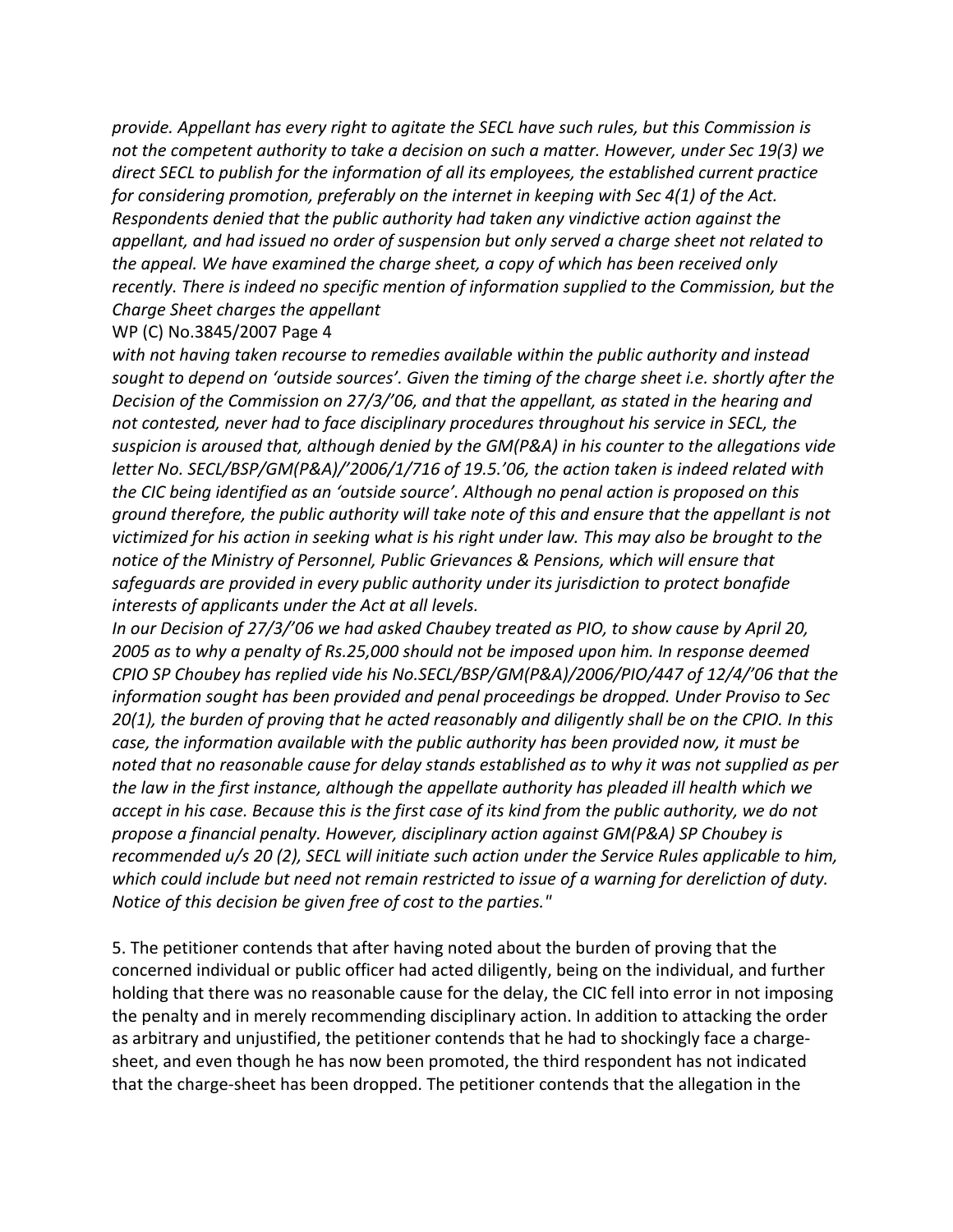## WP (C) No.3845/2007 Page 5

charge sheet was his (the petitioner's) dereliction in filing an application, under the Act, and eliciting information outside of the organization's channels. It is submitted that this allegation, besides being unfounded, undermines the purpose of the Act, which does not require any individual or applicant to demonstrate

*locus standi.* So long as information is in the form mandated, and is not exempted from disclosure, everyone has the right to access it, whether he is related to the organization holding the information or not.

6. The third respondent, in reply, and through its counsel, Ms. Yogmaya Agnihotri, contends that action recommended by the CIC was indeed taken and that departmental proceedings were initiated against the sixth respondent. In this regard it is stated as follows: -

## *"xxxxx xxxxx xxxxx*

*XXIII) That the averments in paragraph 4 (XXIII) are denied and under reply it is submitted that* regarding the letter dated 14-11-2006 of respondent no.6 it is stated that he has been held *guilty for giving false information and accordingly has been served a memorandum under CDA Rules of 1978 of CIL. Furthermore an Enquiry Officer has also been appointed for holding an inquiry into the charges levelled against respondent no. 6 as per the service rules/ conditions of CIL. Hence it is not at all true that SECL Management/ Ministry of Coal have not taking any action against respondent no.6 based on the respondent no.1 decision. xxxxx xxxxx xxxxx"* 

7. The third respondent has not questioned the order of the CIC. The sixth respondent who entered appearance, in the proceedings and filed a reply does not dispute the order. He too submits that disciplinary action has been initiated against him. It is submitted that in the overall conspectus of the facts, this Court should desist from making any adverse order since the departmental proceedings are pending, as any order would adversely impact upon his (the sixth respondent's) service records. WP (C) No.3845/2007 Page 6

8. The above discussion would show that though the petitioner had applied for information on 29.11.2005, he was made to wait and forced to file appeals to first appellate authority and later to the CIC. The internal processes, within the third respondent corporation, apparently were insensitive to the queries elicited and eventually after the CIC issued notice, did the third respondent furnish the information. It was in these circumstances that CIC issued notice to the PIO calling upon him why penal action should not be taken. That delay occurred, beyond the stipulated period in furnishing information is self evident. Both the orders dated 27.3.2006 and 29.5.2006 categorically record that there was delay. The only question, therefore, was whether after issuing notice and hearing the concerned deemed PIO ‐ the sixth respondent, the CIC acted within its jurisdiction in not imposing the penalty of Rs.25,000/‐.

9. Section 20, which is the provision enabling the CIC to impose penalty, reads as follows: ‐ *"20. Penalties*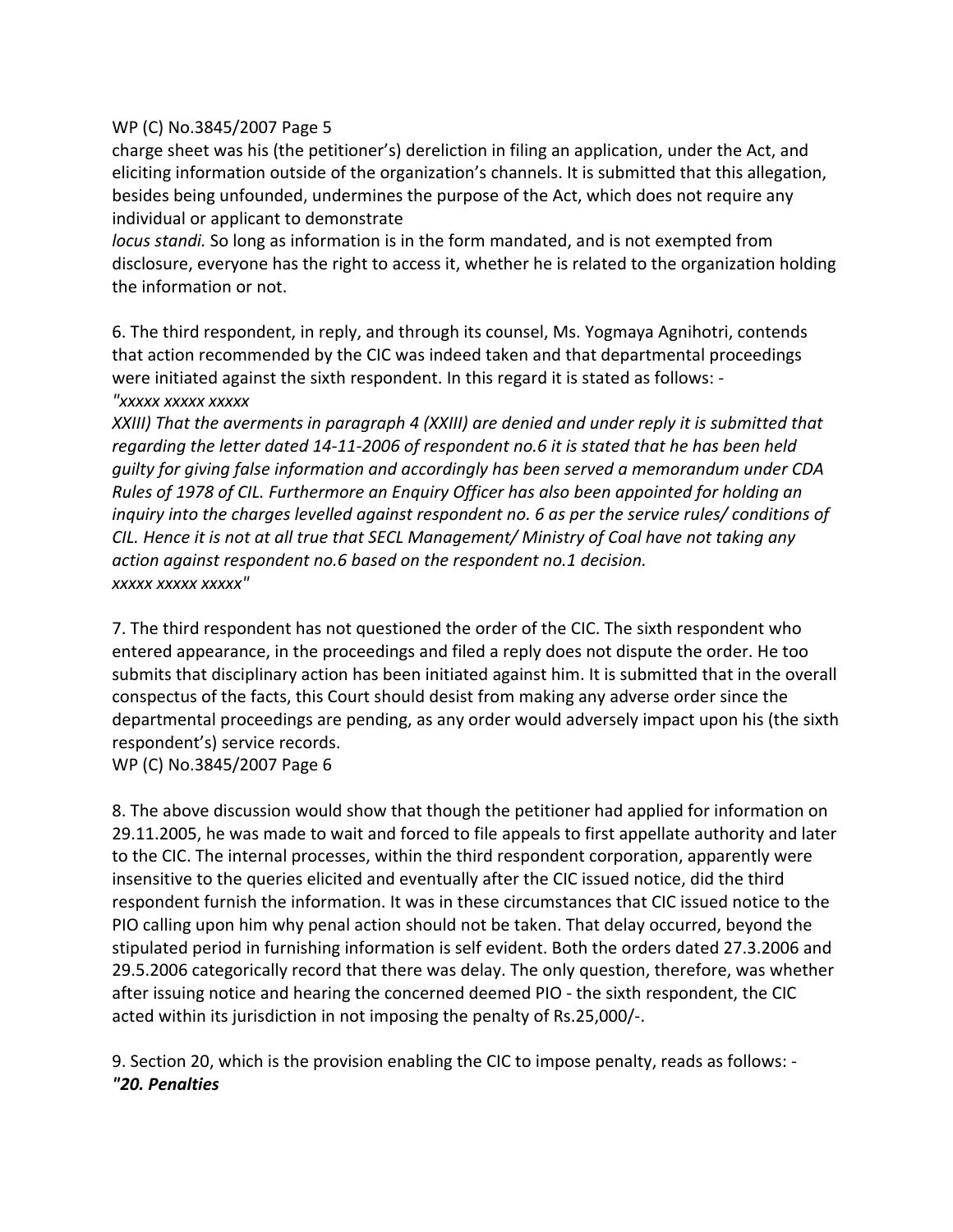.‐(1) Where the Central Information Commission or the State Information Commission, as the case may be, at the time of deciding any complaint or appeal is of the opinion that the Central Public Information Officer or the State Public Information Officer, as the case may be, has, without any reasonable cause, refused to receive an application for information or has not furnished information within the time specified under sub-section (1) of section 7 or malafidely denied the request for information or knowingly given incorrect, incomplete or misleading information or destroyed information which was the subject of the request or obstructed in any manner in furnishing the information, it shall impose a penalty of two hundred and fifty rupees each day till application is received or information is furnished, so however, the total amount of such penalty shall not exceed twenty-five thousand rupees:

Provided that the Central Public Information Officer or the State Public Information Officer, as the case may be, shall be given a reasonable opportunity of being heard before any penalty is imposed on him:

Provided further that the burden of proving that he acted reasonably and diligently shall be on the Central Public Information Officer or the State Public Information Officer, as the case may be.

## WP (C) No.3845/2007 Page 7

*(2) Where the Central Information Commission or the State Information Commission, as the* case may be, at the time of deciding any complaint or appeal is of the opinion that the Central *Public Information Officer or the State Public Information Officer, as the case may be, has, without any reasonable cause and persistently, failed to receive an application for information or has not furnished information within the time specified under sub‐section (1) of section 7 or malafidely denied the request for information or knowingly given incorrect, incomplete or misleading information or destroyed information which was the subject of the request or obstructed in any manner in furnishing the information, it shall recommend for disciplinary action against the Central Public Information Officer or the State Public Information Officer, as the case may be, under the service rules applicable to him."* 

10. A close and textual reading of Section 20 itself reveals that there are three circumstances, whereby a penalty can be imposed i.e.

(a) Refusal to receive an application for information;

(b) Not furnishing information within the time specified; and

(c) Denying mala fidely the request for information or knowingly given incorrect, incomplete or misleading information for destroying information that was the subject matter of the request. Each of the conditions is prefaced by the infraction "without reasonable cause". The CIC in its second impugned order dated 29.5.2006 clearly recorded that the 6

th respondent did not furnish any reasonable cause for the delay and that this fact stood "established". It desisted from imposing the penalty which it was undoubtedly competent to under Section 20 (1). It, however, recommended that action should be taken against the concerned Public Information Officer i.e. the sixth respondent under Section 20 (2). That part of the order is not in dispute.

11. Now, it is a well established proposition that a Tribunal – as the CIC un‐deniedly is ‐ can be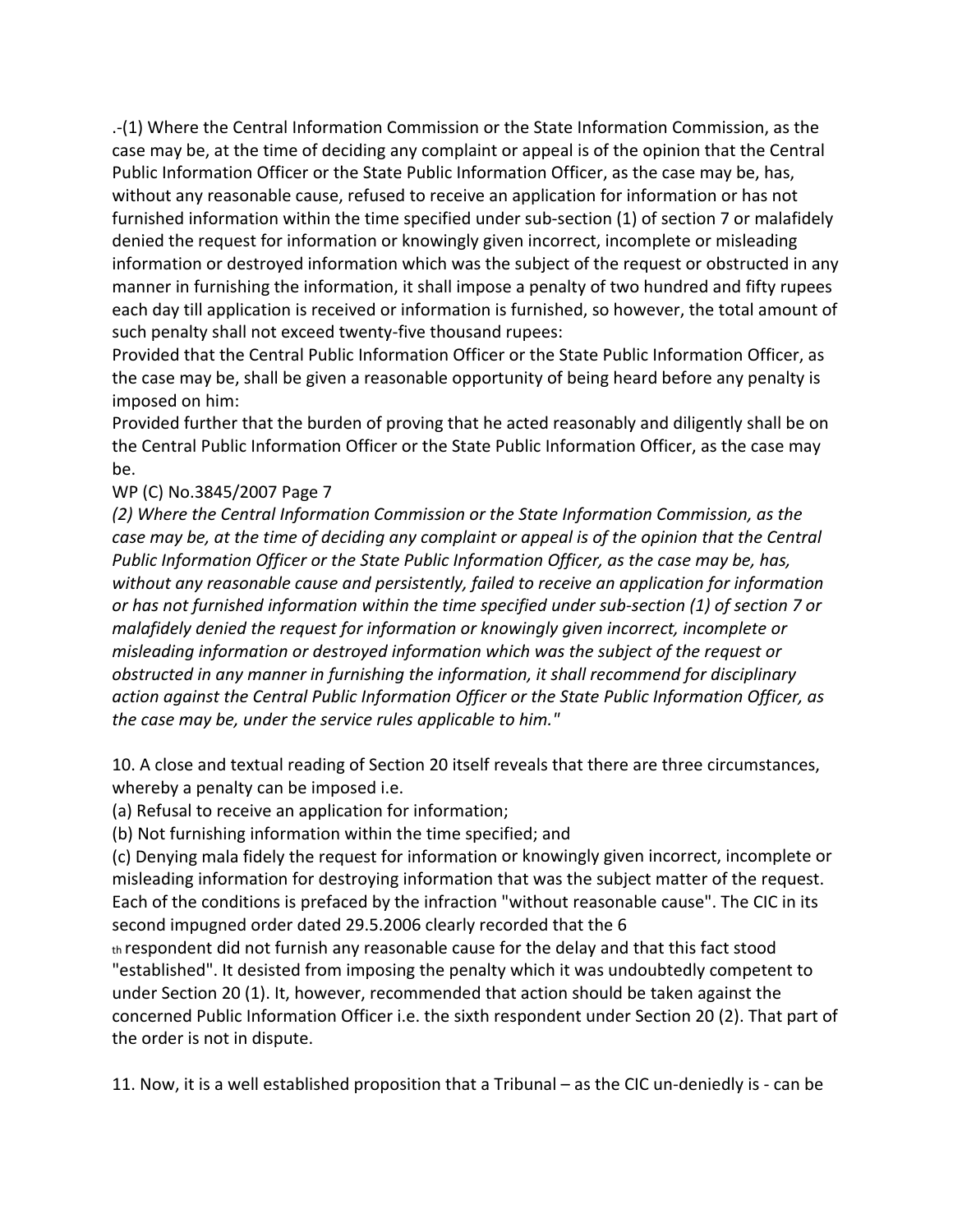corrected in exercise of judicial review jurisdiction by the High Court, if it fails to exercise jurisdiction lawfully vested in it or acts beyond its jurisdiction, an expression that includes WP (C) No.3845/2007 Page 8

acting contrary to the provisions of law, or established principles of law or the Constitution. This proposition has been in existence for half a century since

*Hari Vishnu Kamat v. Ahmad Ishaque* AIR 1955 SC 233, where the Supreme Court declared the parameters of judicial review against orders of quasi judicial bodies, and tribunals. These were explained in the later judgment, in *Surya Dev Rai v. Ram Chander Rai* 2003 (6) SCC 675, in the following terms:

*"....... the High Court was not justified in looking into the order of December 2, 1952, as an appellate court, though it would be justified in scrutinizing that order as if it was brought before it under Article 226 of the Constitution for issue of a writ of certiorari. The limit of the jurisdiction of the High Court in issuing writs of certiorari was considered by this Court in Hari Vishnu Kamath v. Ahmad Ishaque 1955‐IS 1104 : ((S) AIR 1955 SC 233) and the following four proposition were laid down :‐* 

*"(1) Certiorari will be issued for correcting errors of jurisdiction;* 

(2) Certiorari will also be issued when the Court or Tribunal acts illegally in the exercise of its *undoubted jurisdiction, as when it decides without giving an opportunity to the parties to be heard, or violates the principles of natural justice;* 

*(3) The court issuing a writ of certiorari acts in exercise of a supervisory and not appellate jurisdiction. Once consequence of this is that the court will not review findings of fact reached by the inferior court or tribunal, even if they be erroneous.* 

(4) An error in the decision or determination itself may also be amenable to a writ of certiorari if it is a manifest error apparent on the face of the proceedings, e.g., when it is based on clear ignorance or disregard of the provisions of law. In other words, it is a patent error which can be *corrected by certiorari but not a mere wrong decision."* 

12. The Court while considering a complaint about the Tribunal infracting its bounds has to be alive to the fact that primary discretion in such cases is with the statutory Tribunal. At the same time, once it is established that the Tribunal, for no apparent reason, either exceeded its WP (C) No.3845/2007 Page 9

jurisdiction or failed to exercise jurisdiction lawfully vested in it, the High Court would be justified in interfering with its orders.

13. In this case, order dated 29.5.2006 as well as the previous order of 27.3.2006 establishes that the information sought was furnished after CIC issued its orders. Moreover, shockingly, the petitioner was issued with charge‐sheet – a fact borne from the order dated 29.5.2007, for "not having taken recourse to the remedies available within the public authority". In other words, the petitioner was sought to be proceeded against departmentally for the sin of approaching the PIO under the RTI Act, ‐ a right guaranteed to him in law. In such cases, it is cold comfort for a litigant – such as the petitioner/applicant – who was driven to seek information, to approach the CIC, at Delhi, to be told that the erring official would be proceeded with departmentally especially after recording that the lapse i.e. the delay or even the unreasonableness of